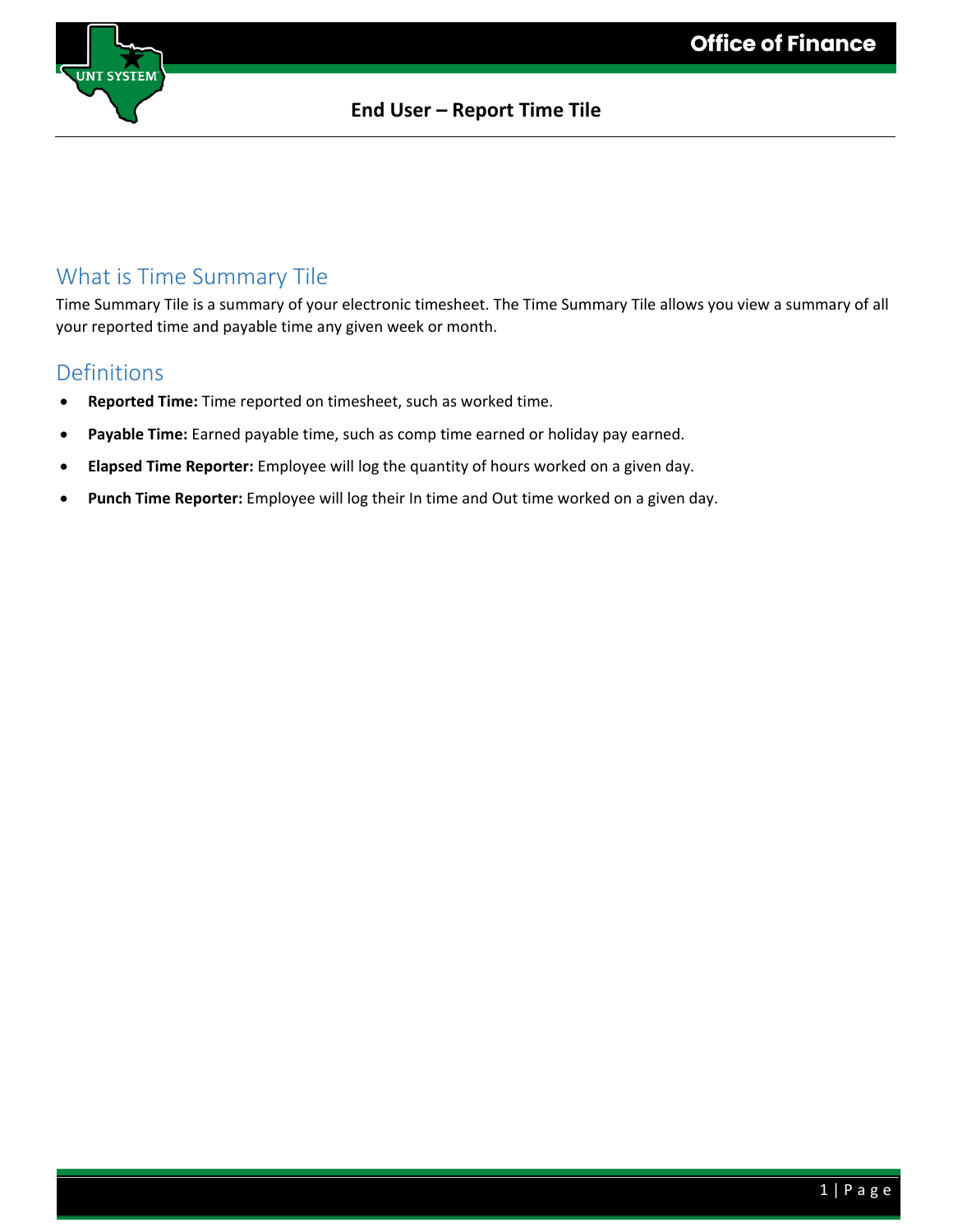

### Navigating to Time Summary Tile:

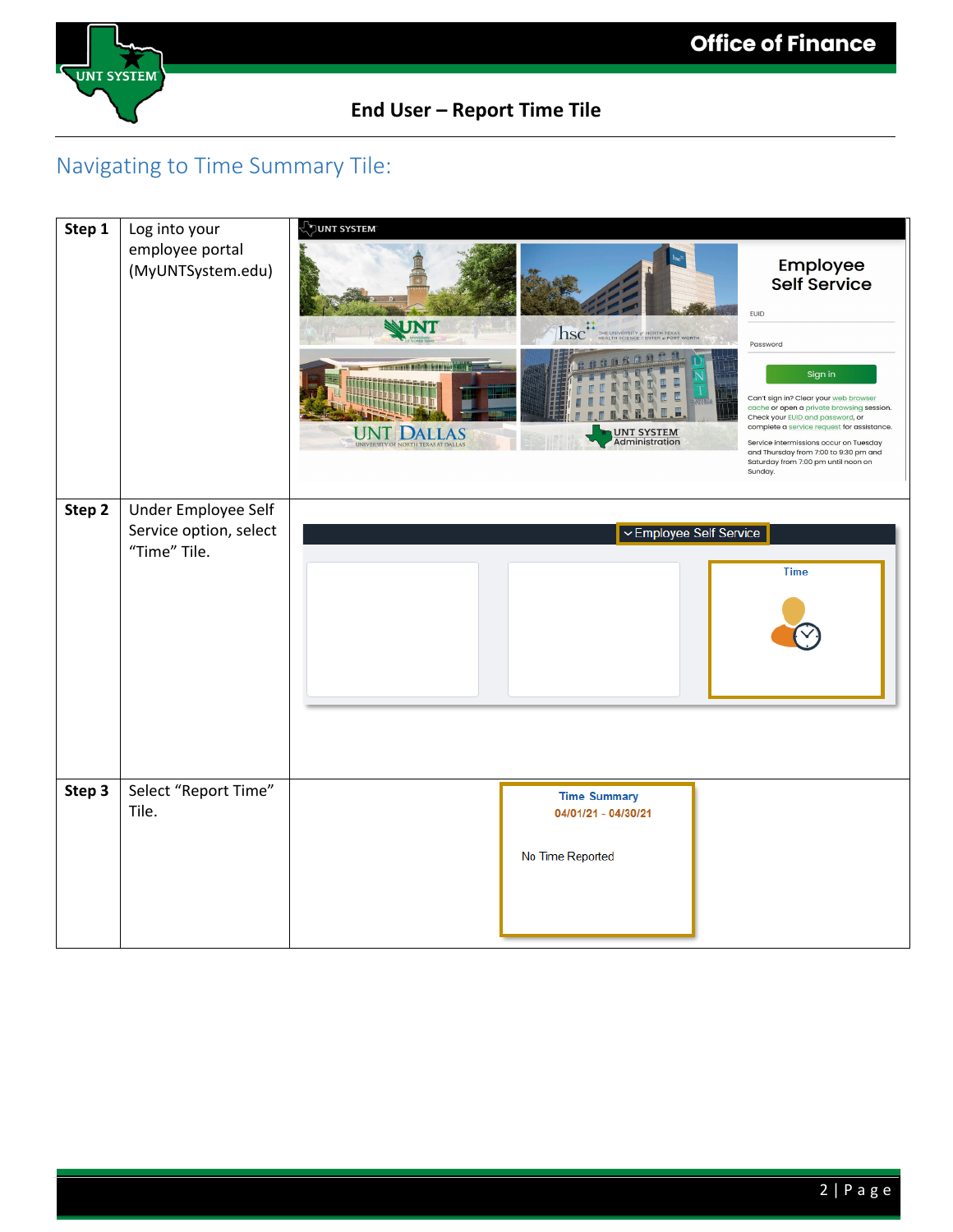

# Functions of Time Summary:

| Step 1            | Select the time period in which<br>you wish to review.                                                                                                          | Thursday, Apr 29, 2021                                                                                                                                                                                                                                                                                                                                      |
|-------------------|-----------------------------------------------------------------------------------------------------------------------------------------------------------------|-------------------------------------------------------------------------------------------------------------------------------------------------------------------------------------------------------------------------------------------------------------------------------------------------------------------------------------------------------------|
|                   | Or click the date for a calendar<br>pop-up to apprear.                                                                                                          | <b>Time Summary</b><br>$\times$<br>Calendar<br>2021<br>April                                                                                                                                                                                                                                                                                                |
|                   |                                                                                                                                                                 | s<br>F<br>s<br>W<br>26 April - 2 May 2021<br>$\overline{2}$<br>3<br>Reported 0.00<br>10<br>9<br>в<br>8<br>-7<br>Payable Time<br><b>Reported Time</b><br>17<br>12<br>16<br>11<br>13<br>14<br>15<br>21<br>22<br>23<br>24<br>18<br>19<br>20<br><b>Thursday</b><br>ıy<br>30<br>27<br>28<br>29<br>25<br>26<br>28<br>29<br>◉<br><b>Current Date</b><br>$^{\circ}$ |
| Step 1.a          | Select the Job Tile drop down to<br>select the Job in which the time<br>needs to be correct for.<br>You will only see this option if you<br>have multiple jobs. | *Job Title<br>(Invalid Value)<br>(Invalid Value)<br>*View By<br>Student Assistant - Regular<br>Student Assistant - Regular<br>۳<br>Filters                                                                                                                                                                                                                  |
| Step <sub>2</sub> | Change the View By setting if<br>needed. This is located on the left<br>side of screen.                                                                         | *View By<br>Period<br><b>Bi-Weekly</b><br>Monthly<br>۳<br>Filt<br>Period<br>Weekly<br><b>TIMAY</b>                                                                                                                                                                                                                                                          |
| Step 3            | Select Reported Time or Payable<br>time, depending on the<br>information you need to view.<br>Refer to pg. 2 for definitions.                                   | 26 April - 2 May 2021<br>Reported 0.00<br>Payable Time<br><b>Reported Time</b>                                                                                                                                                                                                                                                                              |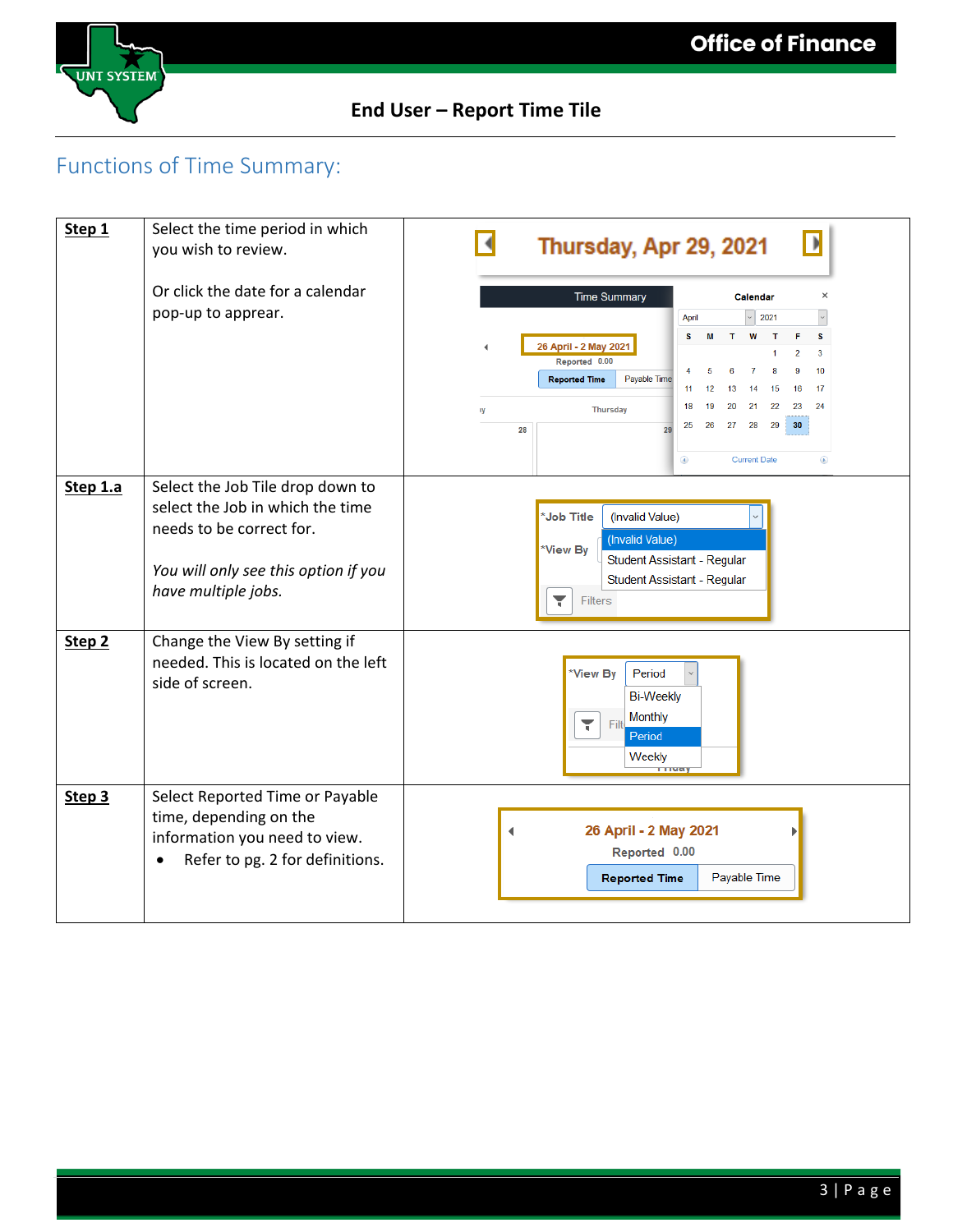

# Correcting a Time Entry:

| Step 1            | Under Employee Self Service                                                                              |                                                                                                 |
|-------------------|----------------------------------------------------------------------------------------------------------|-------------------------------------------------------------------------------------------------|
|                   | option, select "Time" Tile.                                                                              | ▽ Employee Self Service                                                                         |
|                   |                                                                                                          | <b>Time</b>                                                                                     |
| Step <sub>2</sub> | Select "Time Summary" Tile.                                                                              |                                                                                                 |
|                   |                                                                                                          | <b>Time Summary</b><br>04/16/21 - 04/30/21                                                      |
| Step 2.A          | Select the Job Tile drop down<br>to select the Job in which the                                          | *Job Title<br>(Invalid Value)                                                                   |
|                   | time needs to be correct for.<br>You will only see this                                                  | (Invalid Value)<br>*View By<br>Student Assistant - Regular                                      |
|                   | option if you have<br>multiple jobs.                                                                     | Student Assistant - Regular<br>۳<br><b>Filters</b>                                              |
| Step 3            | Select the time period in<br>which you wish to review.                                                   | $\blacktriangleright$<br>$\vert \vert$<br>Thursday, Apr 29, 2021                                |
|                   | You can change the View<br>٠<br>By setting if needing. This<br>is located on the left side<br>of screen. | *View By<br>Period<br><b>Bi-Weekly</b><br>Filt Monthly<br>۲<br>Period<br>Weekly<br><b>TTMAY</b> |
| Step 4            | Select Reported Time.                                                                                    |                                                                                                 |
|                   |                                                                                                          | 26 April - 2 May 2021<br>Þ                                                                      |
|                   |                                                                                                          | Reported 0.00<br>Payable Time<br><b>Reported Time</b>                                           |
|                   |                                                                                                          |                                                                                                 |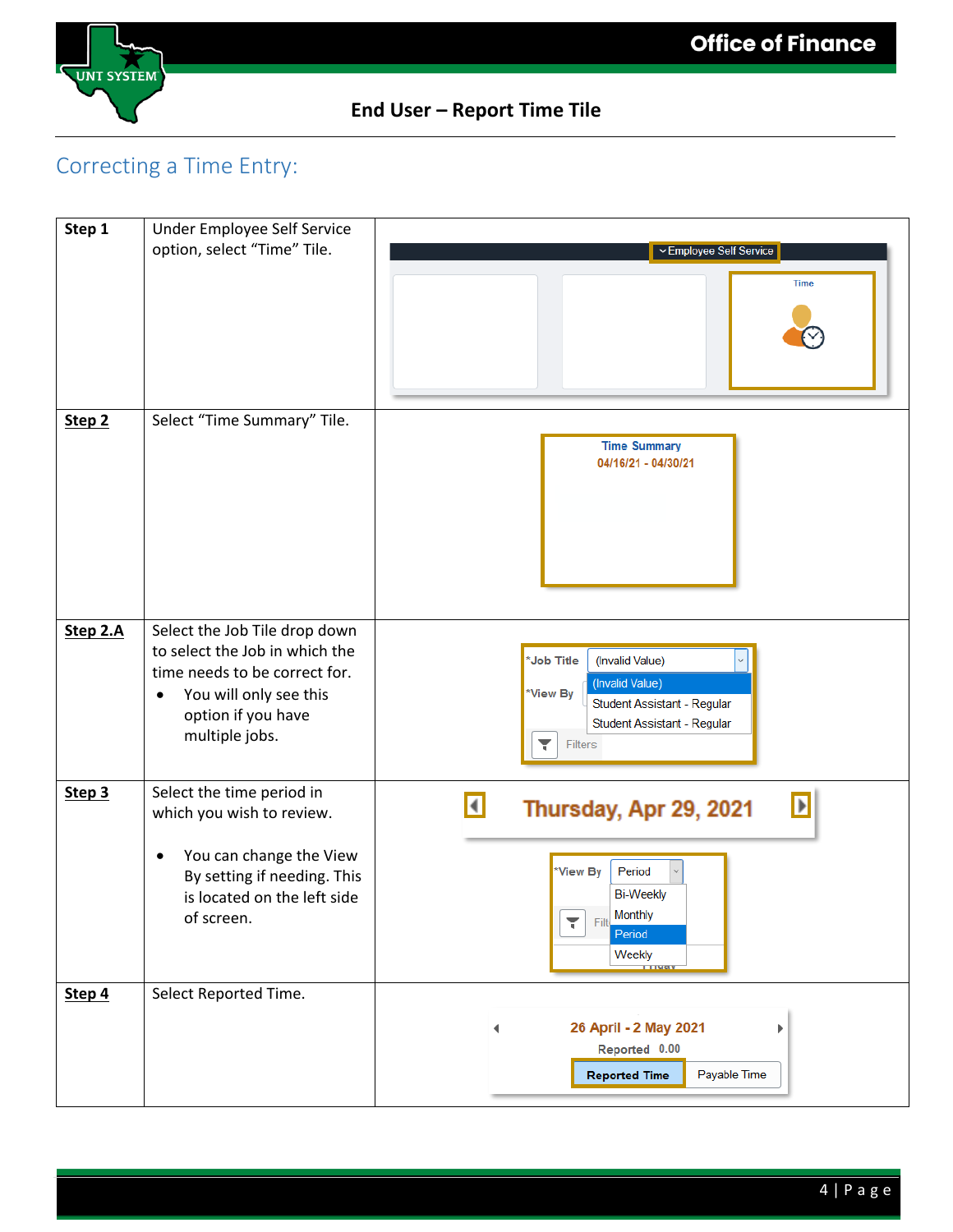

| Step 5 | Select the day that needs to<br>be edited.<br>Select "Actions" button, and<br>"Edit Time".<br>You cannot edit approved<br>$\bullet$<br>time entries.                                                                     | <b>APRIL</b><br>Total Reported: 0.05 Hours, Punch Details: In - 04:38:26PM, Out - 04:41:10PM<br>Time Reporting Code: Regular Hourly Wages - 0.05 Hours<br>29<br>Actions<br><b>Thursday</b><br><b>More Actions</b><br><b>Edit Time</b>                                                                                                                                                                                                                                                                                                                                                                                 |
|--------|--------------------------------------------------------------------------------------------------------------------------------------------------------------------------------------------------------------------------|-----------------------------------------------------------------------------------------------------------------------------------------------------------------------------------------------------------------------------------------------------------------------------------------------------------------------------------------------------------------------------------------------------------------------------------------------------------------------------------------------------------------------------------------------------------------------------------------------------------------------|
| Step 6 | Select the Plus sign to add<br>$\bullet$<br>an additional row for the<br>day to correct the time<br>entry.<br>Select the Minus sign to<br>$\bullet$<br>remove a row of data for<br>the day to correct the<br>time entry. | Punch Time Reporter View:<br>12<br>12:00PM<br>Regular Hourly Wage ~<br>$\circ$<br>8:00AM<br>嶹<br>$+$<br>Reported 0.0<br>Apr<br>$\boxed{\circ}$<br>1:00PM<br>5:00PM<br>Regular Hourly Wage ~<br>$\alpha$<br>罱<br>$+ -$<br><b>Elapsed Time Reporter View:</b><br>Time Reporting Code / Time<br>18-Sunday<br>19-Monday<br>20-Tuesday 21-Wednesday 22-Thursday<br>23-Friday<br>24-Saturday<br><b>Details</b><br>Reported 0<br>Reported 8<br>Reported 0<br>丟<br>REG - Regular Earnings<br>$\backsim$<br>8.0<br>8.0<br>8.0<br>8.0<br>$+$ $-$<br>蠹<br>$\pm$<br>UCWK - Univ. Closure Wri ~<br>8.0<br>$\overline{\phantom{a}}$ |
| Step 7 | Select the comment icon to<br>add a comment about the<br>change.                                                                                                                                                         | 14-Friday<br>Scheduled 0<br>Reported 0<br>8.0<br>$\circ$<br><b>Time Reporting Comments</b><br>$\times$<br>Comments related to Time entered for 02/05/2021<br>Comment once entered cannot be altered or removed.<br>Enter comment here.<br><b>Add Comment</b><br>Clear                                                                                                                                                                                                                                                                                                                                                 |
| Step 8 | Select "Submit" to submit<br>timesheet for approval.                                                                                                                                                                     | $\begin{picture}(160,170) \put(0,0){\makebox(0,0){$a$}} \put(15,0){\makebox(0,0){$b$}} \put(15,0){\makebox(0,0){$b$}} \put(15,0){\makebox(0,0){$b$}} \put(15,0){\makebox(0,0){$b$}} \put(15,0){\makebox(0,0){$b$}} \put(15,0){\makebox(0,0){$b$}} \put(15,0){\makebox(0,0){$b$}} \put(15,0){\makebox(0,0){$b$}} \put(15,0){\makebox(0,0){$b$}} \put(15,0){$<br>$\begin{minipage}{.4\linewidth} Submit \end{minipage} \vspace{0.05in}$<br>14-Friday<br>15-Saturday<br>Scheduled 0<br>Scheduled 0<br>Reported 0<br>Reported 0<br>$+$<br>$\boxed{-}$<br>8.0<br>$\circ$<br>$\heartsuit$                                   |